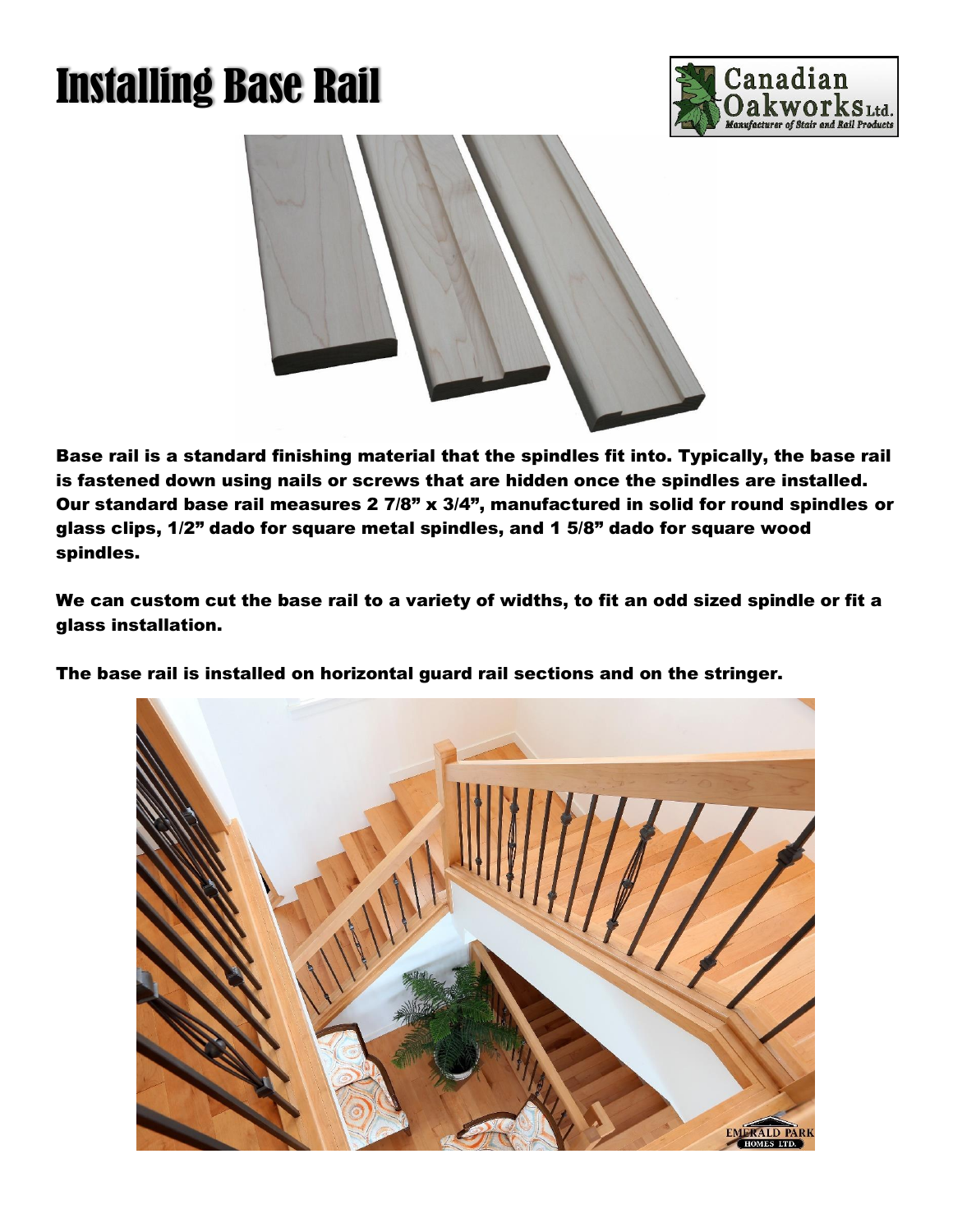One of the most common misconceptions about installing the base rail is that it is installed to the subfloor with the flooring butting up to it.



This is incorrect, when the base rail is installed to the subfloor a number of problems can occur:

- There is little to no room on the outside for a nosing to be installed

- You can get a dust trap in the groove between the flooring and base rail depending on the thickness of the flooring

- Flooring cuts need to be perfect, you can't hide any mistakes

This method of installation can work to an advantage in a few scenarios, but it typically requires some customization:

- You are installing a thin vinyl or linoleum, and don't want to use a metal nosing you will need to consider a custom base rail/nosing
- The vinyl or linoleum can be butted against the base rail, which requires a prefect cut, or a rabbet can be cut out for the flooring to fit into.
- Most commonly, the vinyl or linoleum is installed up to the edge of the drywall and a metal nosing is used to finish, with the base rail installed over top the flooring.



 $\mathbf K$ WOT $\mathbf K$ S $_{\mathtt{Ltd.}}$ Manufacturer of Stair and Rail Products

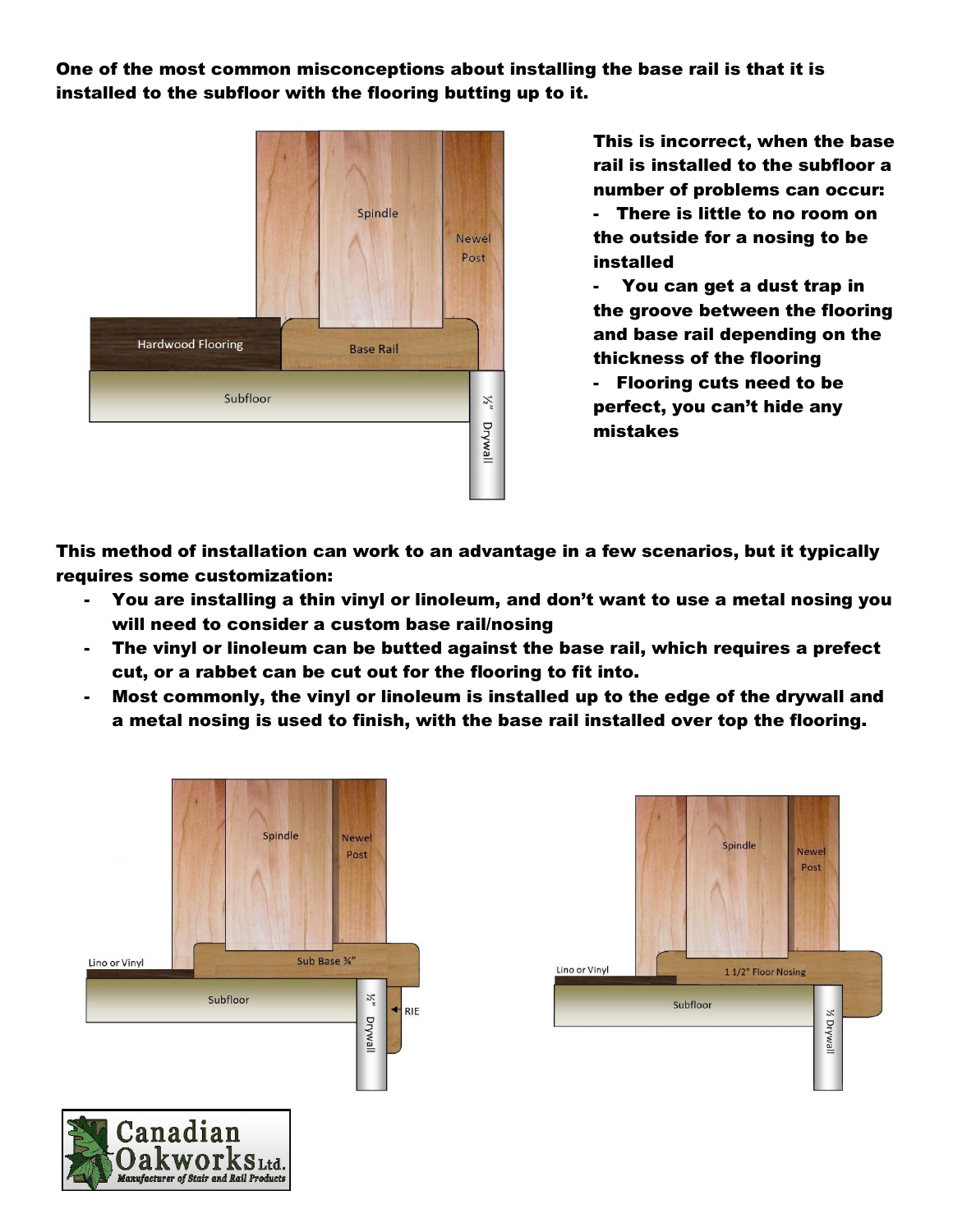## Standard Installations

There are a few options to finishing depending on they type of flooring you are using, and the trim options available from your flooring manufacturer.



If you are installing a hardwood or laminate your flooring manufacturer might have a matching floor nosing. Install the floor nosing first and fasten the base rail to it. The flooring can be installed at the same time or later, as the base rail will hide any gap between the two pieces. Depending on the style of nosing you may require additional R1E trim to finish the transition and hide any imperfect cuts in the drywall.

If your flooring manufacturer doesn't make a matching floor nosing we can supply sub base material in the same wood species, the standard thickness is 3/4" which matches most hardwood floorings. The sub base is fastened to the sub floor over hanging the drywall to create a nosing. It is finished with R1E trim to hide any defects in the drywall.





If your flooring is less than 3/4" thick we can mill the sub base material thinner or you can cut a recess in the underside to create a nosing. It is finished with R1E trim to hide any imperfections in the drywall.

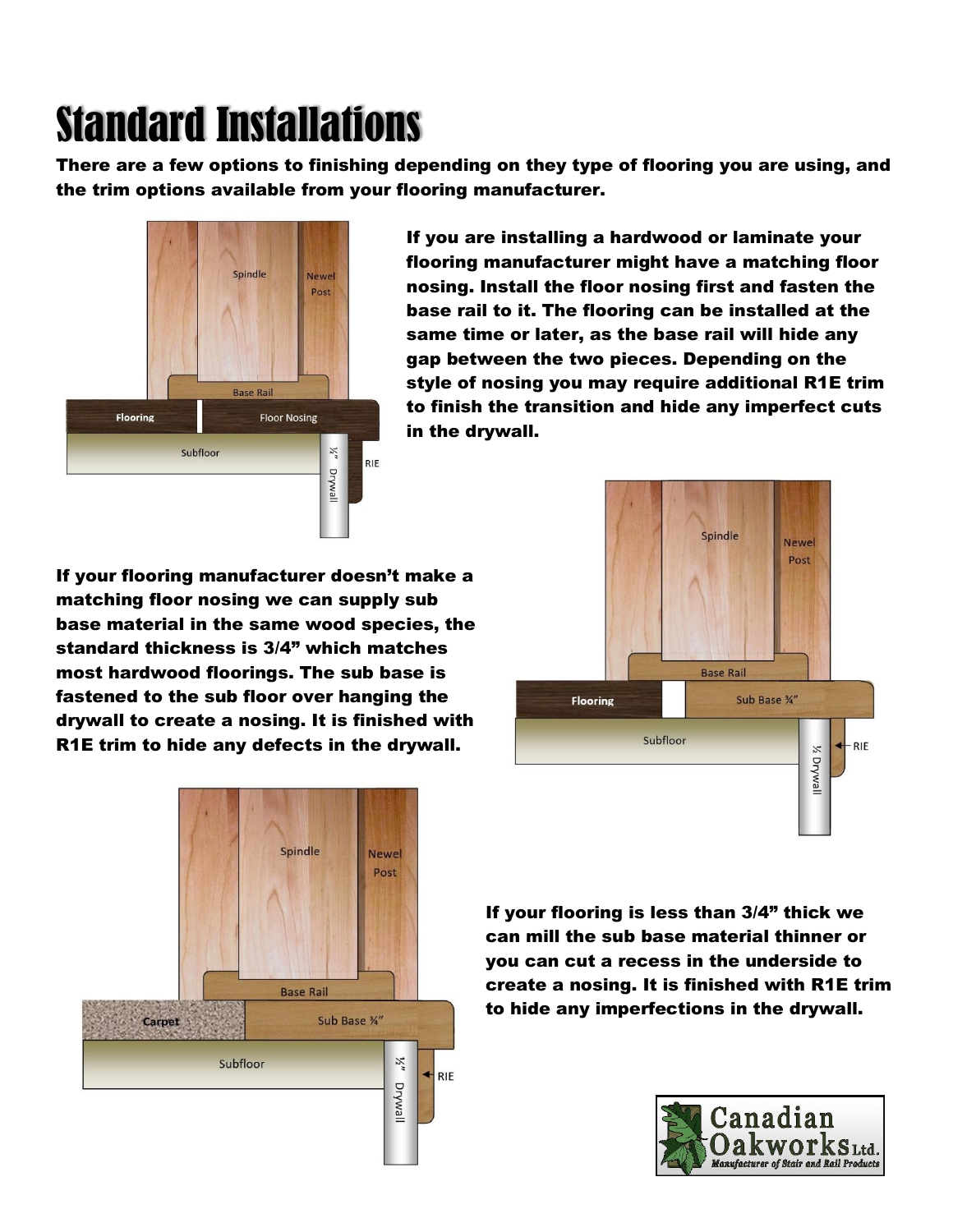If you are wanting a more finished look, we can also manufacture a finished floor nosing.



The standard size for this is  $3" - 3$   $1/2"$ wide,  $3/4$ " thick and has a finished 1 1/2" tall nosing. This can be custom modified to fit your flooring installation.

If you are working in a space that doesn't allow for a lot of room for an overhanging nosing you can also consider using a R2E trim. This will have the sub base material installed flush with the drywall and a piece of R2E trim to cover the seam.